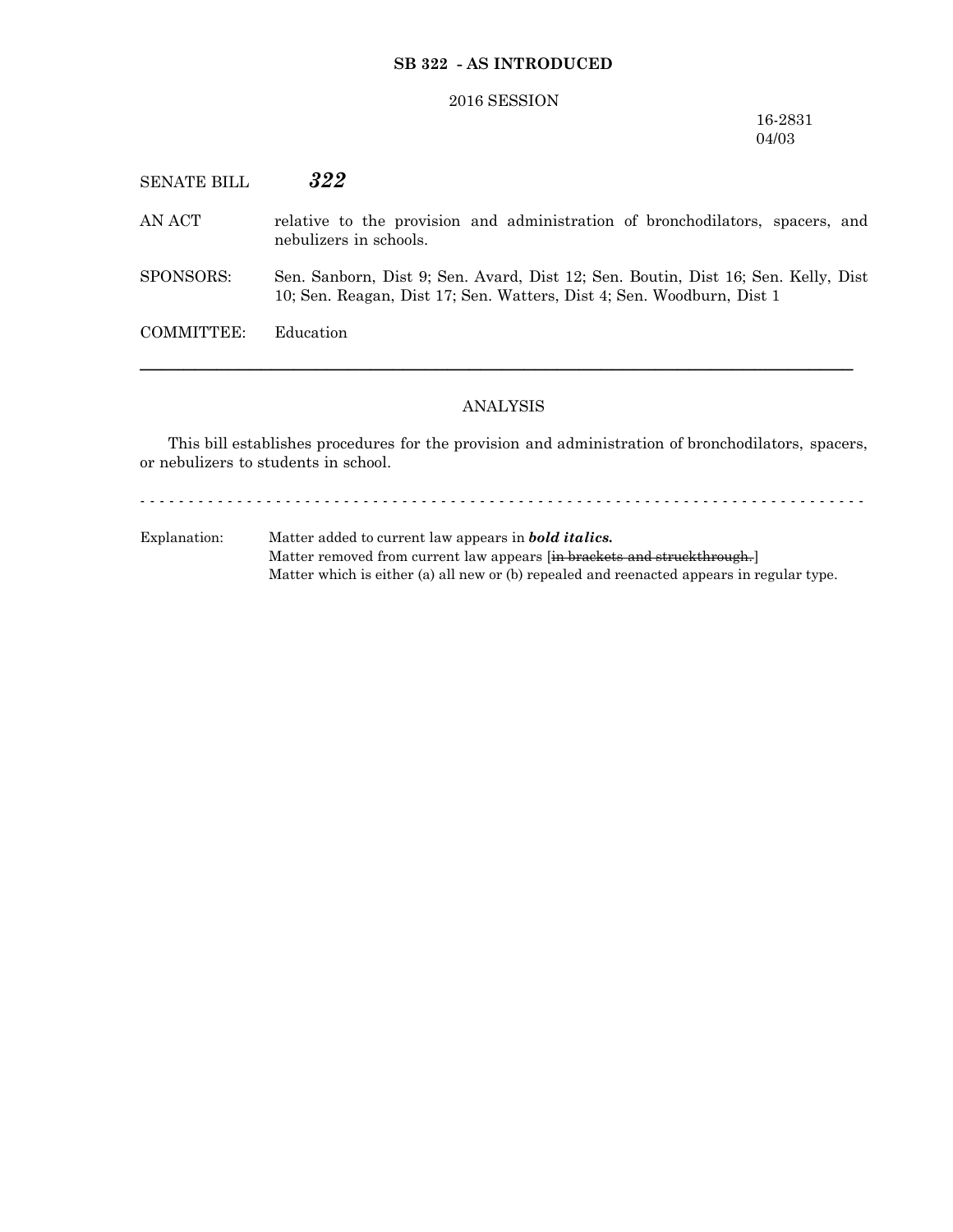#### **SB 322 - AS INTRODUCED**

## STATE OF NEW HAMPSHIRE

*In the Year of Our Lord Two Thousand Sixteen*

AN ACT relative to the provision and administration of bronchodilators, spacers, and nebulizers in schools.

*Be it Enacted by the Senate and House of Representatives in General Court convened:*

1 New Subdivision; Bronchodilators, Spacers, and Nebulizers in Schools. Amend RSA 200 by inserting after section 52 the following new subdivision: 1 2

Bronchodilators, Spacers, and Nebulizers in Schools

3 4

200:53 Definitions. In this subdivision:

I. "Administer" means the direct provision of a bronchodilator, spacer, or nebulizer to an individual. 5 6

II. "Asthma" means a chronic lung disease that inflames and narrows the airways. It causes recurring periods of wheezing, chest tightness, shortness of breath, and coughing. For the purpose of this subdivision, "asthma" also includes "reactive airway disease," commonly referred to as RAD. 7 8 9 10

III. "Bronchodilator" means any medication used for the quick relief of asthma symptoms that dilates the airways and is recommended by the National Heart, Lung, and Blood Institute's national asthma education and prevention program guidelines for the treatment of asthma, such bronchodilators may include an orally inhaled medication that contains a premeasured single dose of albuterol or albuterol sulfate delivered by a nebulizer (compressor device), or by a pressured metered dose inhaler used to treat respiratory distress, including, but not limited to, wheezing, shortness of breath, and difficulty breathing or another dosage of a bronchodilator recommended in the guidelines for the treatment of asthma. 11 12 13 14 15 16 17 18

IV. "Designated unlicensed assistive personnel" means a school employee, agent, or volunteer of a school designated by the school nurse, who has completed the New Hampshire School Nurses' Association approved training required to provide or administer bronchodilators, spacers, or nebulizers. Designated unlicensed assistive personnel shall complete an asthma training program prior to providing or administering a bronchodilator, spacer, or nebulizer made available by the school nurse and at least annually following completion of the initial asthma training program. Such training shall be conducted by the school nurse based on resources provided by the New Hampshire School Nurses' Association, the National Association of School Nurses, and the American Lung Association. Training shall be conducted in person and at a minimum shall address techniques on how to recognize symptoms of severe respiratory distress or asthma, and standards and procedures for the storage and administration of a bronchodilator with a spacer or nebulizer. The school nurse shall maintain a current list of those individuals who have successfully completed 19 20 21 22 23 24 25 26 27 28 29 30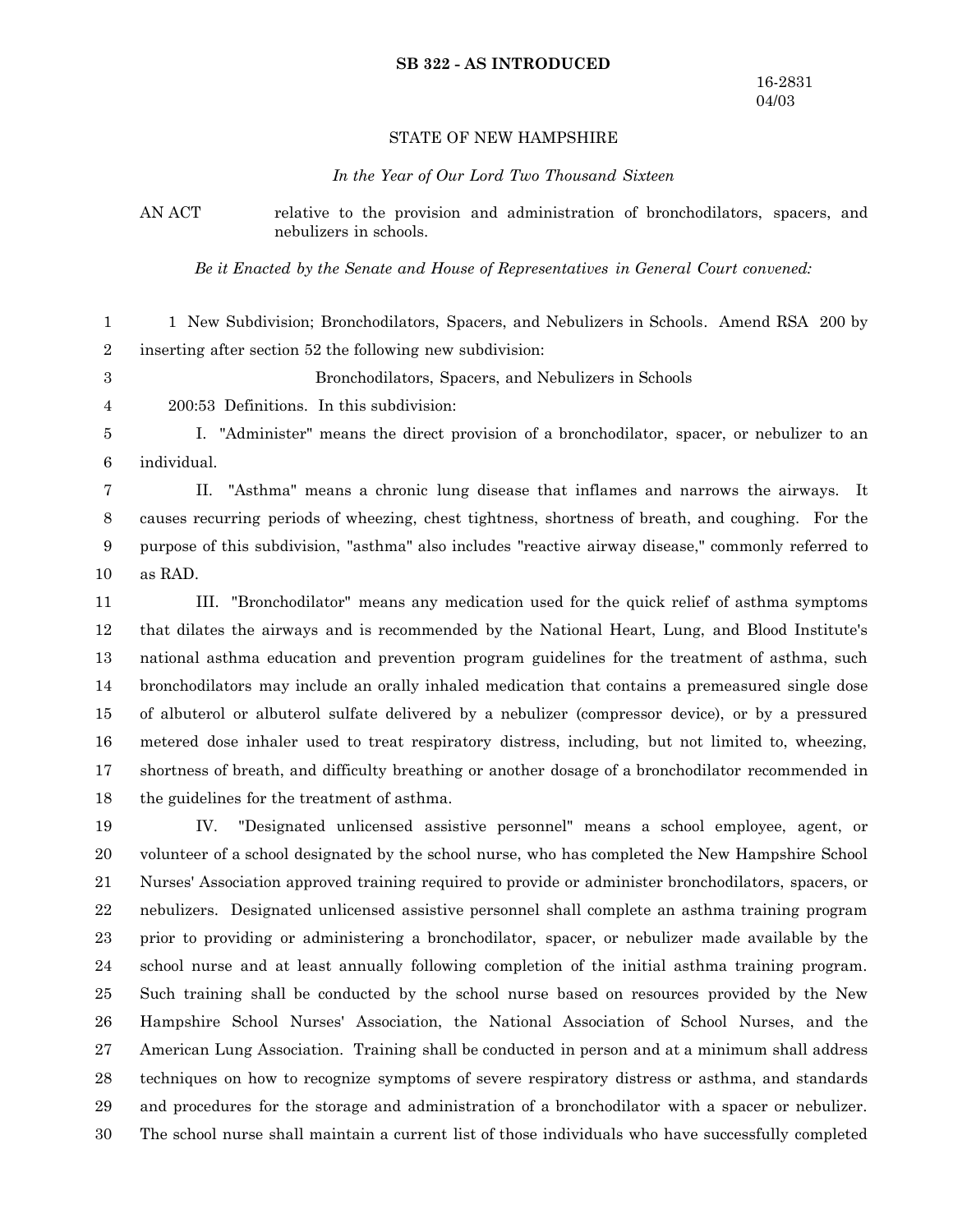the asthma training program. 1

V. "Health care practitioner" means a person who is licensed to prescribe, administer, or distribute controlled drugs. 2 3

4

VI. "Provide" means to supply a bronchodilator to an individual.

VII. "School" means any public or private elementary, middle, junior high, or senior high school. 5 6

VIII. "School nurse" means a registered nurse (RN) licensed by the New Hampshire board of nursing employed by a school district or a school. 7 8

IX. "Self-administration" means a student or other person's discretionary use of a bronchodilator, spacer, or nebulizer, whether provided by the student or by a school nurse or designated school personnel pursuant to this subdivision. 9 10 11

12

200:54 Supply of Bronchodilators, Spacers, or Nebulizers.

I. A school board may authorize a school nurse who is employed by the school district and for whom the board is responsible to maintain a supply of asthma-related rescue medications at the school. The nurse shall recommend to the school board the quantity of medication the school should maintain. 13 14 15 16

II. To obtain asthma rescue medications for a school district, a health care practitioner may prescribe bronchodilators, spacers, or nebulizers in the name of a school district for use in asthma emergency situations. 17 18 19

III. A pharmacist may dispense bronchodilators, spacers, or nebulizers pursuant to a prescription issued in the name of a school. A school, under the direction of the school nurse, may maintain a supply of bronchodilators, spacers, or nebulizers for use in accordance with this subdivision. 20 21 22 23

IV. A school may enter into an agreement with a manufacturer of bronchodilators, spacers, or nebulizers, third-party suppliers of bronchodilators, spacers, or nebulizers, or health care offices to obtain bronchodilators, spacers, or nebulizers at no charge or at fair-market prices or at reduced prices. A shool district may accept gifts, grants or donations from foundations, organizations, or private parties to purchase bronchodilators, spacers, or nebulizers. 24 25 26 27 28

V. A school that possesses and makes available a supply of bronchodilators, spacers, or nebulizers pursuant to this subdivision shall maintain an annual report summarizing the use of the bronchodilators, spacers, or nebulizers. 29 30 31

32

200:55 Administration of Bronchodilator, Spacer, or Nebulizer.

I. A school nurse and designated unlicensed assistive personnel may administer a bronchodilator, spacer, or nebulizer to a student who has been diagnosed with asthma for use in emergency or other situations as determined by the school nurse provided that: 33 34 35

36

(a) The school has on file an asthma action plan for the student which shall be filed annually and updated as necessary with the school and includes an order from the student's health care provider to provide the student with an asthma rescue inhaler, including dosage information 37 38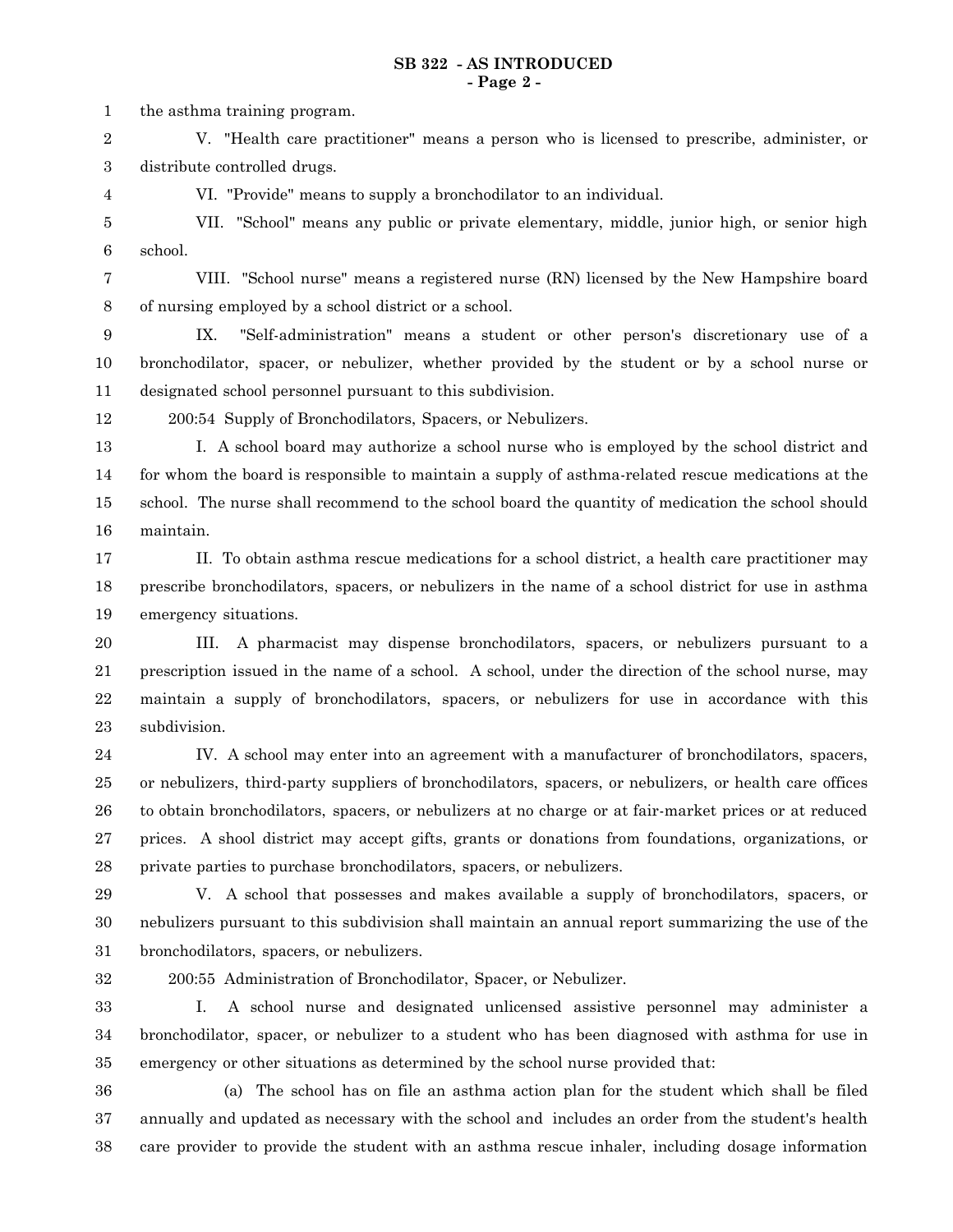#### **SB 322 - AS INTRODUCED - Page 3 -**

and permission for the student to use the school's stock in the event of an emergency; and 1

2

(b) The student's parent/guardian has provided written permission to the school nurse to administer a bronchodilator, spacer, or nebulizer from the school's supply.

3

II. The school nurse shall notify the student's parent or legal guardian whenever a bronchodilator, spacer, or nebulizer is administered to a student. The school nurse shall make the notification as soon as practicable in accordance with the contact information on file at the school. 4 5 6

200:56 Department of Education Guidance Provided to Schools. No later than 90 days following the effective date of this section, the department of education, in consultation with the New Hampshire School Nurses' Association and the American Lung Association, shall provide guidelines to all schools for the management of students with asthma. The guidelines shall include, but not be limited to, implementation of education and training for designated unlicensed assistive personnel on the management of students with asthma, including training related to the administration of a bronchodilator with a spacer or nebulizer, and procedures for responding to lifethreating respiratory distress. 7 8 9 10 11 12 13 14

200:57 Immunity. 15

I. No school district, school district employee, member of a school board, school nurse, designated unlicensed assistive personnel, or agent or volunteer of a school district shall be liable in a suit for damages as a result of any act or omission related to a student's use of a bronchodilator, spacer, or nebulizer pursuant to this subdivision, except for damages caused by willful or wanton conduct or disregard of the requirements established in this subdivision. 16 17 18 19 20

II. The administration of a bronchodilator, spacer, or nebulizer in accordance with this subdivision shall be considered to be the administration of emergency medication in school. If delegated the task of administering a bronchodilator, spacer, or nebulizer by a school nurse, the designated unlicensed assistive personnel shall not require licensure as a health care provider. 21 22 23 24

III. This section shall not be construed to eliminate, limit, or reduce any other immunity or defense that may be available under state law. 25 26

2 Regulation of Pharmacies; Dealing in or Possessing Drugs. Amend RSA 318:42, Vll-a to read as follows: 27 28

VII-a.*(a)* The possession and administration, with written parental authorization, of flu vaccine, immunizations, and mantoux tests for the purpose of disease prevention and tuberculosis screening by registered nurses employed or contracted by public school systems. 29 30 31

*(b)* The possession and administration of epinephrine for the emergency treatment of anaphylaxis by licensed practical nurses or registered nurses employed or contracted by public school systems or by licensed campus medical professionals in postsecondary educational institutions. 32 33 34 35

*(c) The possession, provision, and administration of a bronchodilator, spacer, or nebulizer by a school nurse or designated unlicensed assistive personnel pursuant to RSA 200:53 through RSA 200-57.* 36 37 38